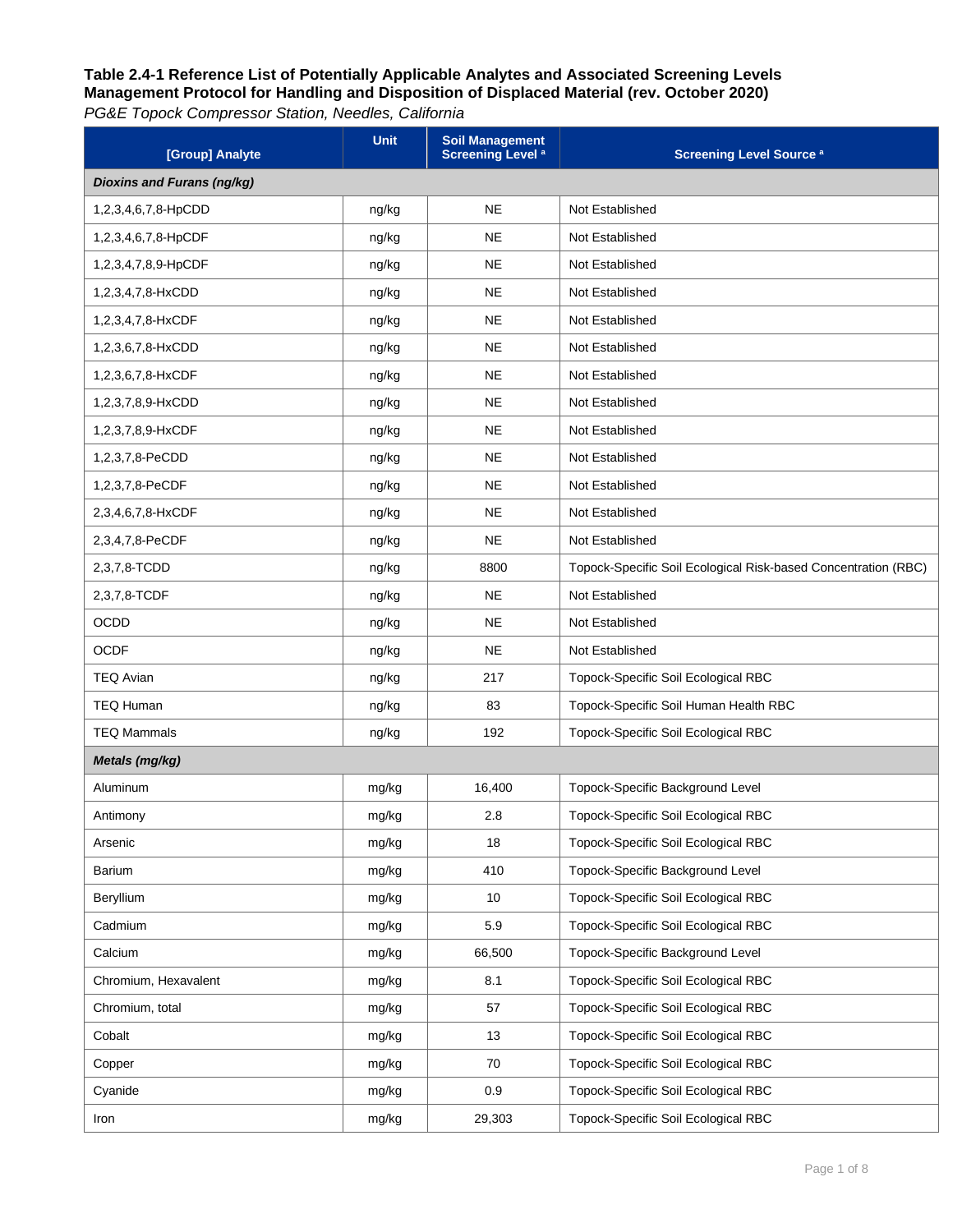| [Group] Analyte     | <b>Unit</b> | <b>Soil Management</b><br><b>Screening Level<sup>a</sup></b> | <b>Screening Level Source a</b>            |
|---------------------|-------------|--------------------------------------------------------------|--------------------------------------------|
| Lead                | mg/kg       | 36                                                           | Topock-Specific Soil Ecological RBC        |
| Magnesium           | mg/kg       | 12,100                                                       | Topock-Specific Background Level           |
| Manganese           | mg/kg       | 402                                                          | Topock-Specific Background Level           |
| Mercury             | mg/kg       | 0.1                                                          | Topock-Specific Soil Ecological RBC        |
| Molybdenum          | mg/kg       | $\overline{2}$                                               | Topock-Specific Soil Ecological RBC        |
| Nickel              | mg/kg       | 27.3                                                         | Topock-Specific Background Level           |
| Potassium           | mg/kg       | 4,400                                                        | Topock-Specific Background Level           |
| Selenium            | mg/kg       | 1.47                                                         | Topock-Specific Background Level           |
| Silver              | mg/kg       | 52                                                           | Topock-Specific Soil Ecological RBC        |
| Sodium              | mg/kg       | 2,070                                                        | Topock-Specific Background Level           |
| Thallium            | mg/kg       | 4.56                                                         | Topock-Specific Background Level           |
| Vanadium            | mg/kg       | 52.2                                                         | Topock-Specific Background Level           |
| Zinc                | mg/kg       | 120                                                          | Topock-Specific Soil Ecological RBC        |
| Pesticides (µg/kg)  |             |                                                              |                                            |
| 4,4-DDD             | ug/kg       | 21                                                           | Soil Ecological Comparison Value (ECV)     |
| 4,4-DDE             | ug/kg       | 10                                                           | Topock-Specific Soil Ecological RBC        |
| 4,4-DDT             | ug/kg       | 10                                                           | Topock-Specific Soil Ecological RBC        |
| Aldrin              | ug/kg       | 39                                                           | <b>EPA Residential RSL</b>                 |
| alpha-BHC           | ug/kg       | 86                                                           | <b>EPA Residential RSL</b>                 |
| alpha-Chlordane     | ug/kg       | 4.3                                                          | Topock-Specific Soil Ecological RBC        |
| beta-BHC            | ug/kg       | 300                                                          | <b>EPA Residential RSL</b>                 |
| delta-BHC           | ug/kg       | 300                                                          | <b>EPA Residential RSL</b>                 |
| Dieldrin            | ug/kg       | 50                                                           | <b>Topock-Specific Soil Ecological RBC</b> |
| Endo sulfan I       | ug/kg       | 450,000                                                      | <b>DTSC Residential RSL</b>                |
| Endo sulfan II      | ug/kg       | 450,000                                                      | <b>DTSC Residential RSL</b>                |
| Endrin              | ug/kg       | 19,000                                                       | <b>EPA Residential RSL</b>                 |
| Endrin aldehyde     | ug/kg       | 19,000                                                       | <b>EPA Residential RSL</b>                 |
| Endrin ketone       | ug/kg       | 19,000                                                       | <b>EPA Residential RSL</b>                 |
| gamma-BHC (Lindane) | ug/kg       | 570                                                          | <b>EPA Residential RSL</b>                 |
| gamma-Chlordane     | ug/kg       | 4.3                                                          | Topock-Specific Soil Ecological RBC        |
| Heptachlor          | ug/kg       | 130                                                          | <b>EPA Residential RSL</b>                 |
| Heptachlor Epoxide  | ug/kg       | 70                                                           | <b>EPA Residential RSL</b>                 |
| Methoxychlor        | ug/kg       | 320,000                                                      | <b>DTSC Residential RSL</b>                |
| Toxaphene           | ug/kg       | 450                                                          | DTSC HHRA Note 3                           |
| Endosulfan sulfate  | ug/kg       | 380,000                                                      | <b>EPA Residential RSL</b>                 |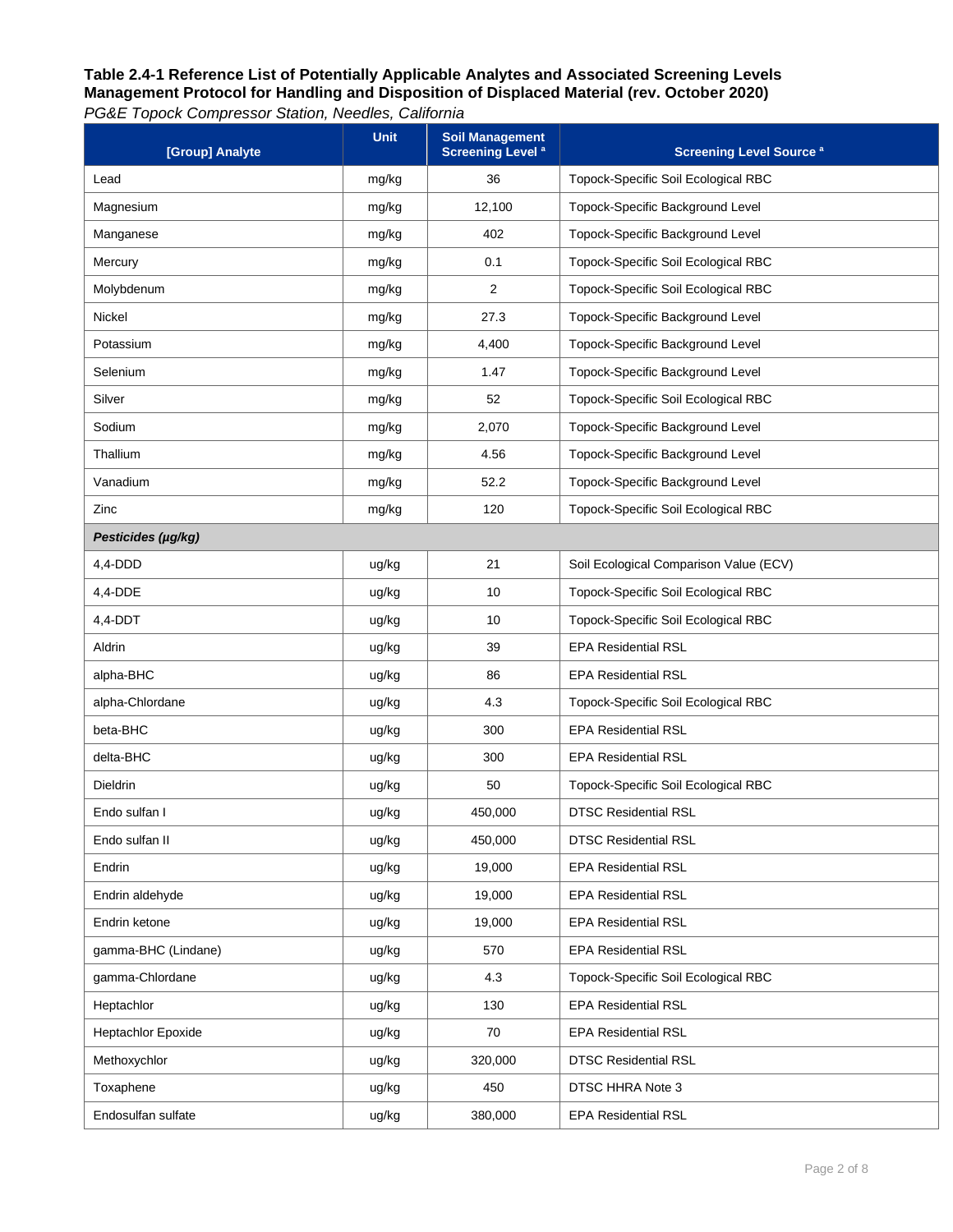| [Group] Analyte                        | <b>Unit</b> | <b>Soil Management</b><br><b>Screening Level</b> <sup>a</sup> | <b>Screening Level Source a</b>       |  |  |
|----------------------------------------|-------------|---------------------------------------------------------------|---------------------------------------|--|--|
| Polyaromatic Hydrocarbons (µq/kq)      |             |                                                               |                                       |  |  |
| 1-Methyl naphthalene                   | ug/kg       | 130,000                                                       | Topock-Specific Soil Human Health RBC |  |  |
| 2-Methyl naphthalene                   | ug/kg       | SC (1,900,000)                                                | Topock-Specific Soil Human Health RBC |  |  |
| Acenaphthene                           | ug/kg       | SC (67,000,000)                                               | Topock-Specific Soil Human Health RBC |  |  |
| Acenaphthylene                         | ug/kg       | SC (72,000,000)                                               | Topock-Specific Soil Human Health RBC |  |  |
| Anthracene                             | ug/kg       | SC (350,000,000)                                              | Topock-Specific Soil Human Health RBC |  |  |
| B(a)P Equivalent                       | ug/kg       | 2,300                                                         | Topock-Specific Soil Human Health RBC |  |  |
| Benzo (a) anthracene                   | ug/kg       | SC (36,000,000)                                               | Topock-Specific Soil Human Health RBC |  |  |
| Benzo (a) pyrene                       | ug/kg       | SC (43,000)                                                   | Topock-Specific Soil Human Health RBC |  |  |
| Benzo (b) fluoranthene                 | ug/kg       | SC (21,000,000)                                               | Topock-Specific Soil Human Health RBC |  |  |
| Benzo (ghi) perylene                   | ug/kg       | SC (21,000,000)                                               | Topock-Specific Soil Human Health RBC |  |  |
| Benzo (k) fluoranthene                 | ug/kg       | SC (21,000,000)                                               | Topock-Specific Soil Human Health RBC |  |  |
| Chrysene                               | ug/kg       | SC (21,000,000)                                               | Topock-Specific Soil Human Health RBC |  |  |
| Dibenzo (a,h) anthracene               | ug/kg       | SC (43,000)                                                   | Topock-Specific Soil Human Health RBC |  |  |
| Fluoranthene                           | ug/kg       | SC (48,000,000)                                               | Topock-Specific Soil Human Health RBC |  |  |
| Fluorene                               | ug/kg       | SC (46,000,000)                                               | Topock-Specific Soil Human Health RBC |  |  |
| Indeno (1,2,3-cd) pyrene               | ug/kg       | SC (21,000,000)                                               | Topock-Specific Soil Human Health RBC |  |  |
| Napthalene                             | ug/kg       | 30,000                                                        | Topock-Specific Soil Human Health RBC |  |  |
| PAH High molecular weight              | ug/kg       | 1,200                                                         | Topock-Specific Soil Ecological RBC   |  |  |
| PAH Low molecular weight               | ug/kg       | 10,000                                                        | Topock-Specific Soil Ecological RBC   |  |  |
| Phenanthrene                           | ug/kg       | SC (360,000,000)                                              | Topock-Specific Soil Human Health RBC |  |  |
| Pyrene                                 | ug/kg       | SC (36,000,000)                                               | Topock-Specific Soil Human Health RBC |  |  |
| Polychlorinated Biphenyls (µg/kg)      |             |                                                               |                                       |  |  |
| Aroclor 1016                           | ug/kg       | 4,000                                                         | <b>DTSC Residential RSL</b>           |  |  |
| Aroclor 1221                           | ug/kg       | 200                                                           | <b>EPA Residential RSL</b>            |  |  |
| Aroclor 1232                           | ug/kg       | 170                                                           | <b>EPA Residential RSL</b>            |  |  |
| Aroclor 1242                           | ug/kg       | 230                                                           | <b>EPA Residential RSL</b>            |  |  |
| Aroclor 1248                           | ug/kg       | 230                                                           | <b>EPA Residential RSL</b>            |  |  |
| Aroclor 1254                           | ug/kg       | 240                                                           | <b>EPA Residential RSL</b>            |  |  |
| Aroclor 1260                           | ug/kg       | 240                                                           | <b>EPA Residential RSL</b>            |  |  |
| Aroclor 1262                           | ug/kg       | 240                                                           | <b>EPA Residential RSL</b>            |  |  |
| Aroclor 1268                           | ug/kg       | 240                                                           | <b>EPA Residential RSL</b>            |  |  |
| <b>Total PCBs</b>                      | ug/kg       | 1,000                                                         | Topock-Specific Soil Ecological RBC   |  |  |
| Semivolatile Organic Compounds (µg/kg) |             |                                                               |                                       |  |  |
| 1,1'-Biphenyl                          | ug/kg       | 47,000                                                        | <b>EPA Residential RSL</b>            |  |  |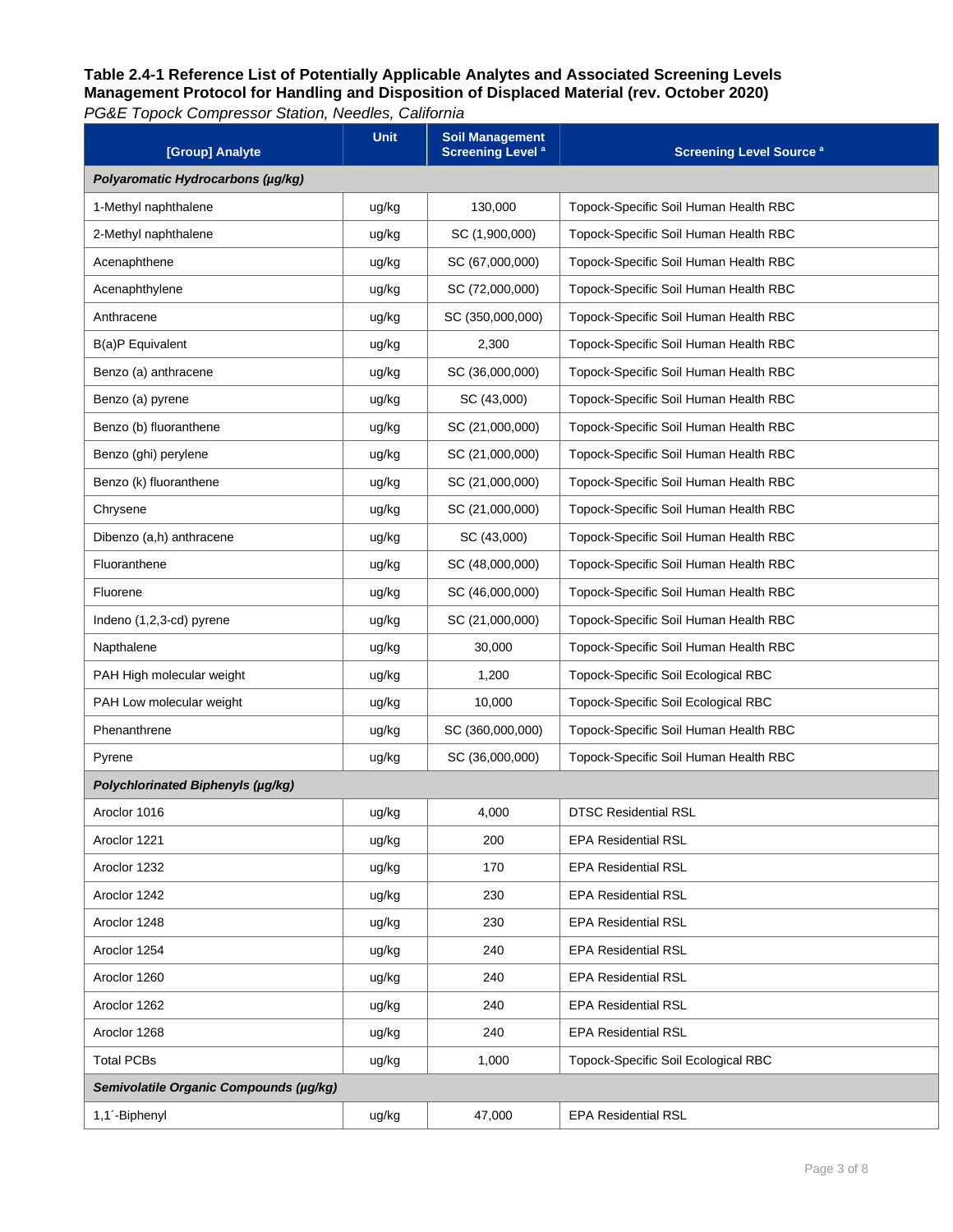| [Group] Analyte              | <b>Unit</b> | <b>Soil Management</b><br><b>Screening Level<sup>a</sup></b> | <b>Screening Level Source<sup>a</sup></b> |
|------------------------------|-------------|--------------------------------------------------------------|-------------------------------------------|
| 1,2,4,5-Tetrachlorobenzene   | ug/kg       | 17,000                                                       | <b>DTSC Residential RSL</b>               |
| 1.4-Dioxane                  | ug/kg       | 5,300                                                        | <b>EPA Residential RSL</b>                |
| 2,3,4,6-Tetrachlorophenol    | ug/kg       | 1,900,000                                                    | <b>EPA Residential RSL</b>                |
| 2,4,5-Trichlorophenol        | ug/kg       | 6,300,000                                                    | <b>EPA Residential RSL</b>                |
| 2,4,6-Trichlorophenol        | ug/kg       | 7,800                                                        | <b>DTSC Residential SL</b>                |
| 2,4-Dichlorophenol           | ug/kg       | 190,000                                                      | <b>EPA Residential RSL</b>                |
| 2,4-Dimethylphenol           | ug/kg       | 40                                                           | Topock-Specific Soil Ecological RBC       |
| 2,4-Dinitrophenol            | ug/kg       | 130,000                                                      | <b>EPA Residential RSL</b>                |
| 2,4-Dinitrotoluene           | ug/kg       | 1,700                                                        | <b>EPA Residential RSL</b>                |
| 2,6-Dinitrotoluene           | ug/kg       | 360                                                          | <b>EPA Residential RSL</b>                |
| 2-Chloronaphthalene          | ug/kg       | 4,100,000                                                    | <b>DTSC Residential SL</b>                |
| 2-Chlorophenol               | ug/kg       | 340,000                                                      | <b>DTSC Residential SL</b>                |
| 2-Methylphenol (o-Cresol)    | ug/kg       | 3,200,000                                                    | <b>EPA Residential RSL</b>                |
| 2-Nitroaniline               | ug/kg       | 630,000                                                      | <b>EPA Residential RSL</b>                |
| 3,3-Dichlorobenzidene        | ug/kg       | 450                                                          | <b>DTSC Residential SL</b>                |
| 3-Nitroaniline               | ug/kg       | 630,000                                                      | <b>EPA Residential RSL</b>                |
| 4,6-Dinitro-2-methylphenol   | ug/kg       | 5,100                                                        | <b>EPA Residential RSL</b>                |
| 4-Chloro-3-methylphenol      | ug/kg       | 6,300,000                                                    | <b>EPA Residential RSL</b>                |
| 4-Chloroaniline              | ug/kg       | 2,700                                                        | <b>EPA Residential RSL</b>                |
| 4-Methylphenol (p-Cresol)    | ug/kg       | 80                                                           | Topock-Specific Soil Ecological RBC       |
| 4-Nitroaniline               | ug/kg       | 27,000                                                       | <b>EPA Residential RSL</b>                |
| Acetophenone                 | ug/kg       | 6,000,000                                                    | <b>DTSC-Residential SL</b>                |
| Atrazine                     | ug/kg       | 2,400                                                        | <b>EPA Residential RSL</b>                |
| Benzaldehyde                 | ug/kg       | 46,000                                                       | <b>DTSC Residential SL</b>                |
| Benzoic acid                 | ug/kg       | 250,000,000                                                  | <b>EPA Residential RSL</b>                |
| Benzyl alcohol               | ug/kg       | 6,300,000                                                    | <b>EPA Residential RSL</b>                |
| Bis (2-chloroethoxy) methane | ug/kg       | 190,000                                                      | <b>EPA Residential RSL</b>                |
| Bis (2-ethylhexyl) phthalate | ug/kg       | 29,000                                                       | Topock-Specific Soil Ecological RBC       |
| Butyl benzyl phthalate       | ug/kg       | 590                                                          | Topock-Specific Soil Ecological RBC       |
| Caprolactam                  | ug/kg       | 31,000,000                                                   | <b>EPA Residential RSL</b>                |
| Carbazole                    | ug/kg       | 2,800,000                                                    | Topock-Specific Soil Ecological RBC       |
| Dibenzofuran                 | ug/kg       | 150                                                          | Topock-Specific Soil Ecological RBC       |
| Diethyl phthalate            | ug/kg       | 51,000,000                                                   | <b>EPA Residential RSL</b>                |
| Dimethyl phthalate           | ug/kg       | 51,000,000                                                   | <b>EPA Residential RSL</b>                |
| Di-N-butyl phthalate         | ug/kg       | 470                                                          | Topock-Specific Soil Ecological RBC       |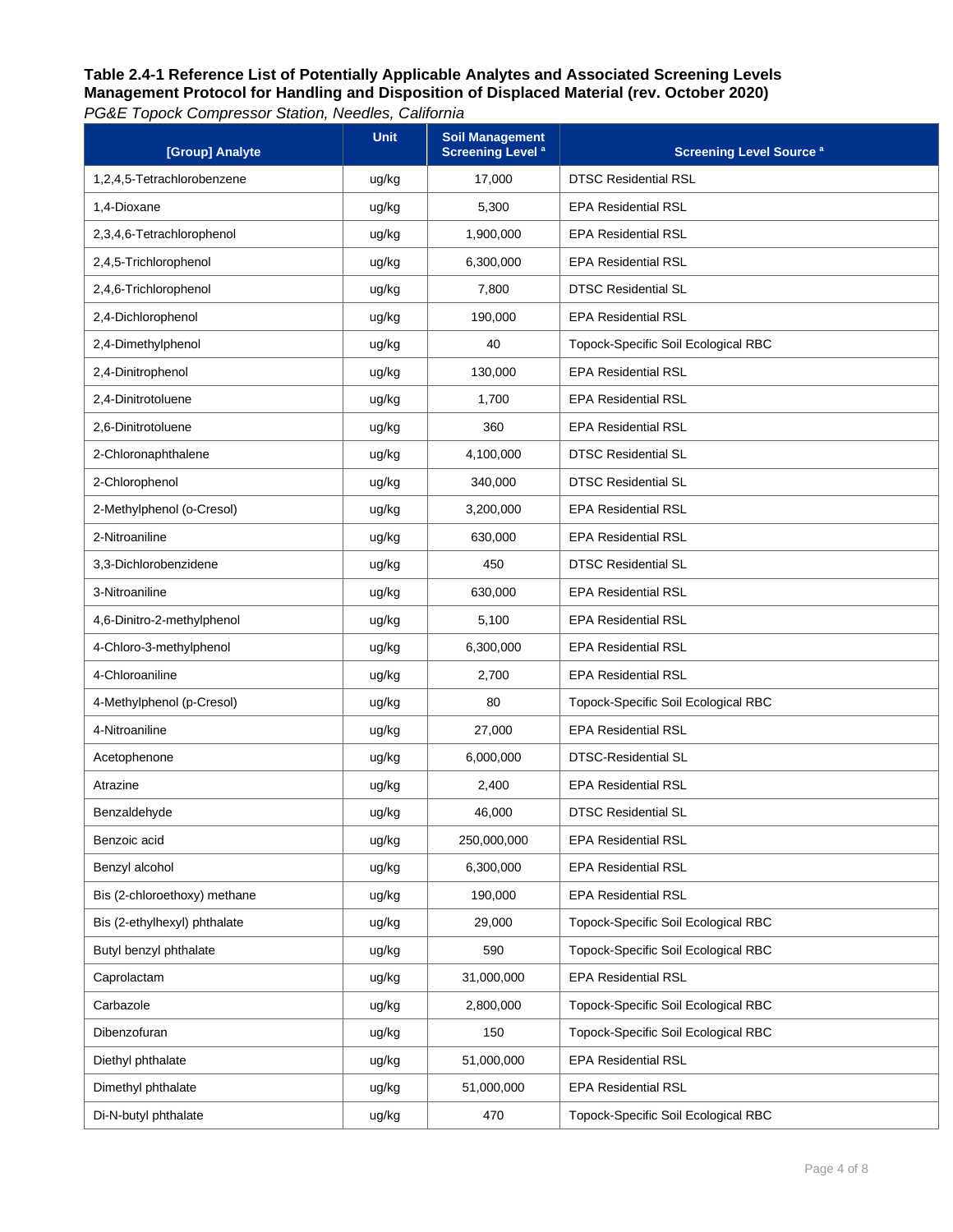*PG&E Topock Compressor Station, Needles, California*

| [Group] Analyte                            | Unit  | <b>Soil Management</b><br><b>Screening Level<sup>a</sup></b> | <b>Screening Level Source a</b>             |
|--------------------------------------------|-------|--------------------------------------------------------------|---------------------------------------------|
| Di-N-octyl phthalate                       | ug/kg | 630.000                                                      | <b>EPA Residential RSL</b>                  |
| Hexachlorobenzene                          | ug/kg | 190                                                          | <b>DTSC Residential SL</b>                  |
| Hexachloroethane                           | ug/kg | 1,800                                                        | <b>EPA Residential RSL</b>                  |
| N-Nitroso-di-n-propylamine                 | ug/kg | 78                                                           | <b>EPA Residential RSL</b>                  |
| N-nitrosodiphenylamine                     | ug/kg | 110,000                                                      | <b>EPA Residential RSL</b>                  |
| Pentachlorophenol                          | ug/kg | 5.000                                                        | Topock-Specific Soil Ecological RBC         |
| Phenol                                     | ug/kg | 19,000,000                                                   | <b>EPA Residential RSL</b>                  |
| Total Petroleum Hydrocarbons (mg/kg)       |       |                                                              |                                             |
| TPH as diesel                              | mg/kg | SC (1,600)                                                   | Topock-Specific Soil Human Health RBC       |
| TPH as gasoline                            | mg/kg | 430                                                          | SF RWQCB ESL for direct exposure (Jan 2019) |
| TPH as motor oil                           | mg/kg | SC (150,000)                                                 | Topock-Specific Soil Human Health RBC       |
| Volatile Organic Compounds (µg/kg)         |       |                                                              |                                             |
| 1,1,1,2-Tetrachloroethane                  | ug/kg | 2,000                                                        | <b>EPA Residential SL</b>                   |
| 1,1,1-Trichloroethane                      | ug/kg | 1,700,000                                                    | <b>DTSC Residential SL</b>                  |
| 1.1.2.2-Tetrachloroethane                  | ug/kg | 600                                                          | <b>EPA Residential SL</b>                   |
| 1,1,2-Trichloroethane                      | ug/kg | 1,100                                                        | <b>EPA Residential RSL</b>                  |
| 1,1,2-Trichlorotrifluoroethane (Freon 113) | ug/kg | 6,700,000                                                    | <b>EPA Residential RSL</b>                  |
| 1,1-Dichloroethane                         | ug/kg | 3,600                                                        | <b>EPA Residential SL</b>                   |
| 1,1-Dichloroethene                         | ug/kg | 230,000                                                      | <b>EPA Residential RSL</b>                  |
| 1,1-Dichloropropene                        | ug/kg | 1,800                                                        | <b>EPA Residential RSL</b>                  |
| 1,2,3-Trichlorobenzene                     | ug/kg | 40,000                                                       | <b>DTSC Residential SL</b>                  |
| 1,2,3-Trichloropropane                     | ug/kg | 1.5                                                          | <b>DTSC Residential SL</b>                  |
| 1,2,4-Trichlorobenzene                     | ug/kg | 7,800                                                        | <b>DTSC Residential SL</b>                  |
| 1,2,4-Trimethylbenzene                     | ug/kg | 90                                                           | Topock-Specific Soil Ecological RBC         |
| 1,2-Dibromo-3-chloropropane                | ug/kg | 4.3                                                          | <b>DTSC Residential SL</b>                  |
| 1,2-Dibromoethane                          | ug/kg | 36                                                           | <b>DTSC Residential SL</b>                  |
| 1,2-Dichlorobenzene                        | ug/kg | 1,800,000                                                    | <b>EPA Residential RSL</b>                  |
| 1,2-Dichloroethane                         | ug/kg | 460                                                          | <b>EPA Residential RSL</b>                  |
| 1,2-Dichloropropane                        | ug/kg | 2,500                                                        | <b>EPA Residential RSL</b>                  |
| 1,3,5-Trimethylbenzene                     | ug/kg | 160                                                          | Topock-Specific Soil Ecological RBC         |
| 1,3-Dichlorobenzene                        | ug/kg | 1,800,000                                                    | <b>EPA Residential RSL</b>                  |
| 1,3-Dichloropropane                        | ug/kg | 410,000                                                      | <b>DTSC Residential SL</b>                  |
| 1,4-Dichlorobenzene                        | ug/kg | 2,600                                                        | <b>EPA Residential RSL</b>                  |
| 2,2-Dichloropropane                        | ug/kg | 2,500                                                        | <b>EPA Residential RSL</b>                  |
| 2-Chlorotoluene                            | ug/kg | 470,000                                                      | <b>DTSC Residential SL</b>                  |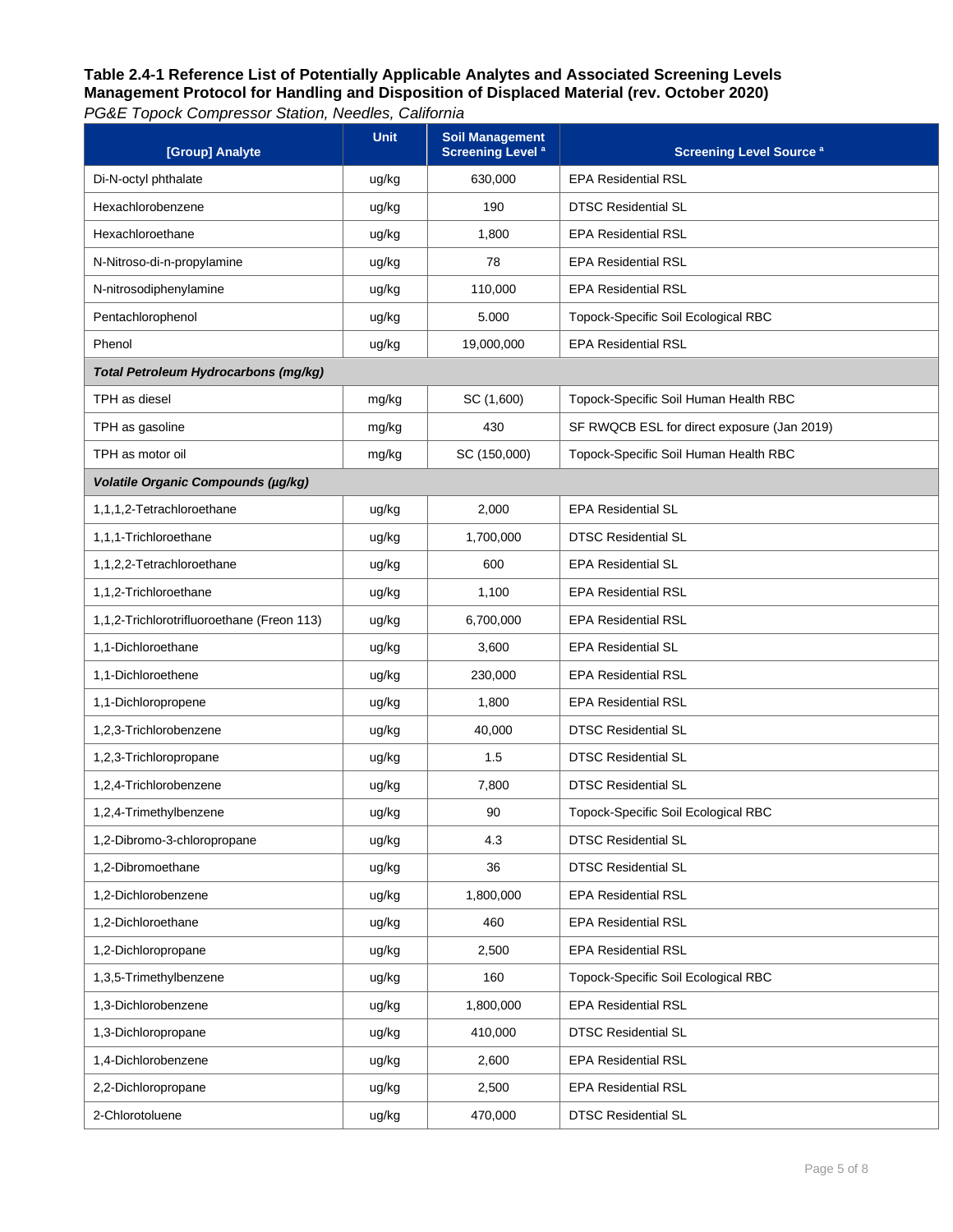| [Group] Analyte                | <b>Unit</b> | <b>Soil Management</b><br><b>Screening Level<sup>a</sup></b> | <b>Screening Level Source a</b>       |
|--------------------------------|-------------|--------------------------------------------------------------|---------------------------------------|
| 2-Hexanone                     | ug/kg       | 200,000                                                      | <b>EPA Residential RSL</b>            |
| 4-Isopropyltoluene             | ug/kg       | 1,900,000                                                    | <b>EPA Residential RSL</b>            |
| Acetone                        | ug/kg       | 40                                                           | Topock-Specific Soil Ecological RBC   |
| Acrolein                       | ug/kg       | 140                                                          | <b>EPA Residential RSL</b>            |
| Acrylonitrile                  | ug/kg       | 250                                                          | <b>EPA Residential RSL</b>            |
| Benzene                        | ug/kg       | 330                                                          | <b>DTSC Residential SL</b>            |
| Bis (2-chloroethyl) ether      | ug/kg       | 100                                                          | <b>DTSC Residential SL</b>            |
| Bis (2-chloroisopropyl) ether  | ug/kg       | 2,000,000                                                    | <b>DTSC Residential SL</b>            |
| Bromobenzene                   | ug/kg       | 290,000                                                      | <b>EPA Residential RSL</b>            |
| Bromochloromethane             | ug/kg       | 150,000                                                      | <b>EPA Residential RSL</b>            |
| Bromodichloromethane           | ug/kg       | 290                                                          | <b>DTSC Residential SL</b>            |
| <b>Bromoform</b>               | ug/kg       | 19,000                                                       | <b>DTSC Residential SL</b>            |
| <b>Bromomethane</b>            | ug/kg       | 2                                                            | Topock-Specific Soil Ecological RBC   |
| Carbon disulfide               | ug/kg       | 770,000                                                      | <b>EPA Residential RSL</b>            |
| Carbon tetrachloride           | ug/kg       | 650                                                          | <b>EPA Residential RSL</b>            |
| Chlorobenzene                  | ug/kg       | 280,000                                                      | <b>EPA Residential RSL</b>            |
| Chloroethane                   | ug/kg       | 14,000,000                                                   | <b>EPA Residential RSL</b>            |
| Chloroform                     | ug/kg       | 50                                                           | Topock-Specific Soil Ecological RBC   |
| Chloromethane                  | ug/kg       | SC (2,700,000)                                               | Topock-Specific Soil Human Health RBC |
| cis-1,2-Dichloroethene         | ug/kg       | 18,000                                                       | <b>DTSC Residential SL</b>            |
| cis-1,3-Dichloropropene        | ug/kg       | 1,800                                                        | <b>EPA Residential RSL</b>            |
| Cyclohexane                    | ug/kg       | 6,500,000                                                    | <b>EPA Residential RSL</b>            |
| Dibromochloromethane           | ug/kg       | 940                                                          | <b>DTSC Residential SL</b>            |
| Dibromomethane                 | ug/kg       | 24,000                                                       | <b>EPA Residential RSL</b>            |
| Dichlorodifluoromethane        | ug/kg       | 87,000                                                       | <b>EPA Residential RSL</b>            |
| Ethylbenzene                   | ug/kg       | 270                                                          | Topock-Specific Soil Ecological RBC   |
| Hexachlorobutadiene            | ug/kg       | 1,200                                                        | <b>DTSC Residential SL</b>            |
| Hexachlorocyclopentadiene      | ug/kg       | 1,800                                                        | <b>EPA Residential RSL</b>            |
| Isophorone                     | ug/kg       | 5,500,000                                                    | Topock-Specific Soil Human Health RBC |
| Isopropylbenzene               | ug/kg       | 40                                                           | Topock-Specific Soil Ecological RBC   |
| m,p-Xylenes                    | ug/kg       | 100                                                          | Topock-Specific Soil Ecological RBC   |
| Methyl acetate                 | ug/kg       | 5,500,000                                                    | Topock-Specific Soil Human Health RBC |
| Methyl ethyl ketone            | ug/kg       | 1,000                                                        | Topock-Specific Soil Ecological RBC   |
| Methyl isobutyl ketone         | ug/kg       | 33,000,000                                                   | <b>EPA Residential RSL</b>            |
| Methyl tert-butyl ether (MTBE) | ug/kg       | 47,000                                                       | <b>EPA Residential RSL</b>            |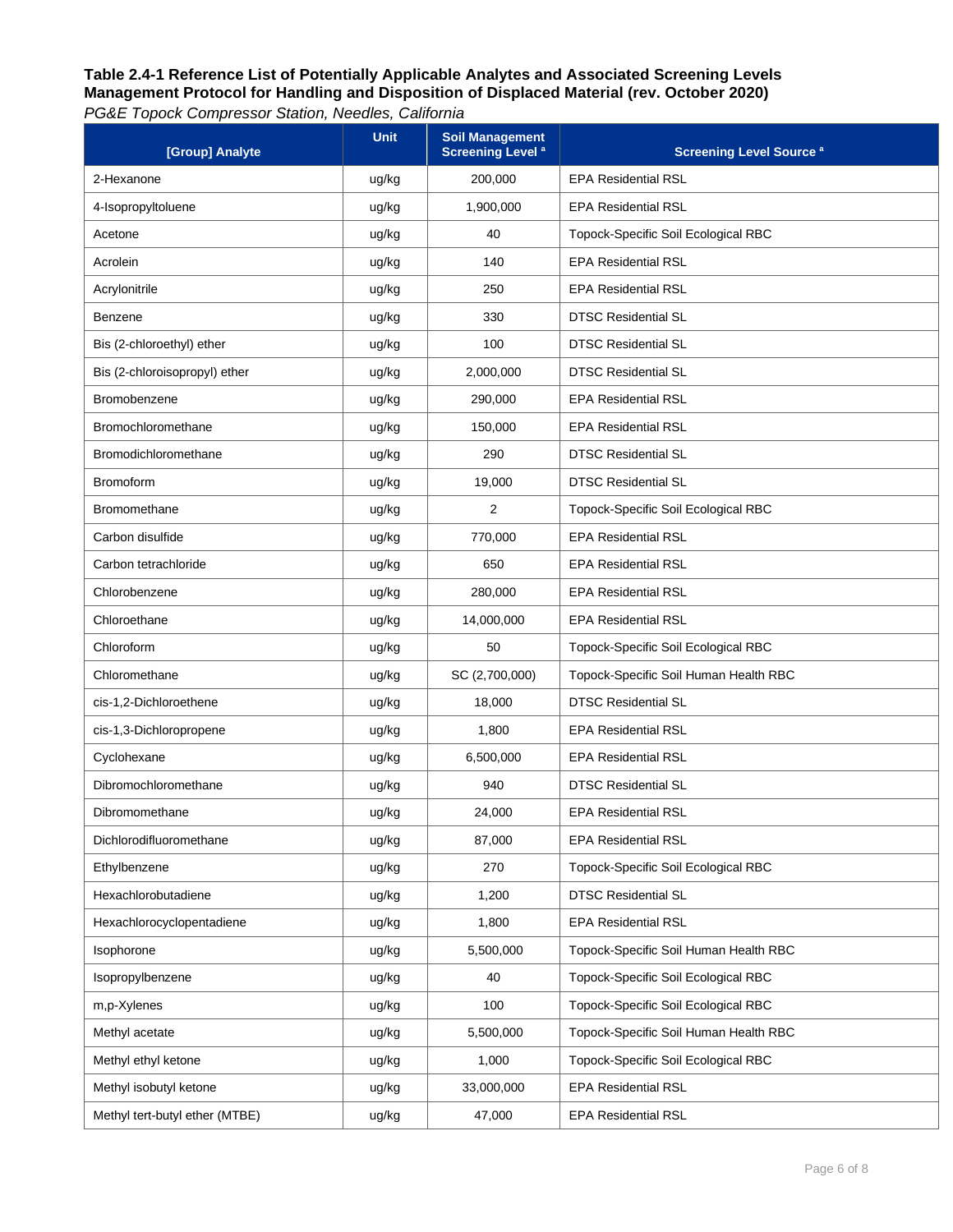| PG&E Topock Compressor Station, Needles, California |  |
|-----------------------------------------------------|--|
|                                                     |  |

| [Group] Analyte                   | <b>Unit</b> | <b>Soil Management</b><br><b>Screening Level<sup>a</sup></b> | <b>Screening Level Source a</b>            |
|-----------------------------------|-------------|--------------------------------------------------------------|--------------------------------------------|
| Methylcyclohexane                 | ug/kg       | 5,500,000                                                    | <b>DTSC Residential SL</b>                 |
| Methylene chloride                | ug/kg       | 210                                                          | Topock-Specific Soil Ecological RBC        |
| N-Butylbenzene                    | ug/kg       | 2,400,000                                                    | <b>DTSC Residential SL</b>                 |
| Nitrobenzene                      | ug/kg       | 5,100                                                        | <b>EPA Residential RSL</b>                 |
| N-Propylbenzene                   | ug/kg       | 3,800,000                                                    | <b>EPA Residential RSL</b>                 |
| o-Xylene                          | ug/kg       | 100                                                          | Topock-Specific Soil Ecological RBC        |
| p-Chlorotoluene                   | ug/kg       | 440,000                                                      | <b>DTSC Residential SL</b>                 |
| sec-Butylbenzene                  | ug/kg       | 2,200,000                                                    | <b>DTSC Residential SL</b>                 |
| Styrene                           | ug/kg       | 5,600,000                                                    | <b>DTSC Residential SL</b>                 |
| tert-Butylbenzene                 | ug/kg       | 2,200,000                                                    | <b>DTSC Residential SL</b>                 |
| Tetrachloroethene                 | ug/kg       | 590                                                          | <b>DTSC Residential SL</b>                 |
| Toluene                           | ug/kg       | 150                                                          | <b>Topock-Specific Soil Ecological RBC</b> |
| trans-1,2-Dichloroethene          | ug/kg       | 130,000                                                      | <b>DTSC Residential SL</b>                 |
| trans-1,3-Dichloropropene         | ug/kg       | 1,800                                                        | <b>EPA Residential RSL</b>                 |
| Trichloroethene                   | ug/kg       | 940                                                          | <b>EPA Residential RSL</b>                 |
| Trichlorofluoromethane (Freon 11) | ug/kg       | 1,200,000                                                    | <b>DTSC Residential SL</b>                 |
| Vinyl chloride                    | ug/kg       | 8.2                                                          | <b>DTSC Residential SL</b>                 |
| Xylenes, total                    | ug/kg       | 100                                                          | Topock-Specific Soil Ecological RBC        |

#### **Notes:**

This table presents a reference list of analytes and associated soil management screening levels that are applicable for making decisions related to disposition of displaced site materials at the Topock site. The specific analytes and soil management levels applicable for characterization of displaced material will be determined based on the origin of the material and potential disposition locations.

a Soil Management Screening Levels – The screening levels are the higher of the lowest Topock-specific ecological risk-based concentration (as presented in the Soil HHERA Errata Table RBC-3.1) or the Topock-specific soil background level, when available. However, if a Topockspecific background level and/or ecological risk-based concentration is not available, then the lowest Topock-specific human health risk-based concentration (excluding residential scenarios) as presented in the Soil HHERA Table RBC-2.1 is used. If a Topock-specific soil background level, human health risk-based concentration, and ecological risk-based concentration are not available, then the lesser of the US EPA residential regional screening level (RSL) or the DTSC HHRA Note 3 Screening Level for residential soil is used. DTSC HHRA Note 3 Screening Levels include toxicity factors from Appendix I of California OEHHA Toxicity Criteria, September 2018 (22 CCR, Section 69021 and 69022).

Background = Final Soil Background Investigation at Pacific Gas and Electric Company Topock Compressor Station, Needles, California (CH2M HILL 2009c) and Determination of Thallium Ambient/Background Concentration at the Pacific Gas and Electric Company Topock Compressor Station, Needles, California (Jacobs August 13, 2019).

ECV = Ecological Comparison Values; ECV were calculated as needed for constituents detected during the Part A Phase I sampling (Arcadis 2008)

#### NE = not established

SC () = The risk-based concentrations presented in the parentheses represent an RBC that is greater than the theoretical soil saturation limit for that compound or the theoretical ceiling limit of 100,000 mg/kg (US EPA 2018). The theoretical soil saturation limit is the contaminant concentration in soil at which the absorptive limits of the soil particles, the solubility limits of the soil pore water, and saturation of soil pore air have been reached. Calculated soil saturation limits are shown in Table 5-4 of the Soil Human Health and Ecological Risk Assessment report (Arcadis 2020). The theoretical ceiling limit of 100,000 mg/kg is equivalent to a chemical representing 10% by weight of the soil sample. At this contaminant concentration (or higher), the assumptions for soil contact may be violated (e.g., soil adherence and wind-borne dispersion assumptions) due to the presence of the foreign substance itself.

mg/kg = milligrams per kilogram ng/kg = nanograms per kilogram µg/kg = micrograms per kilogram